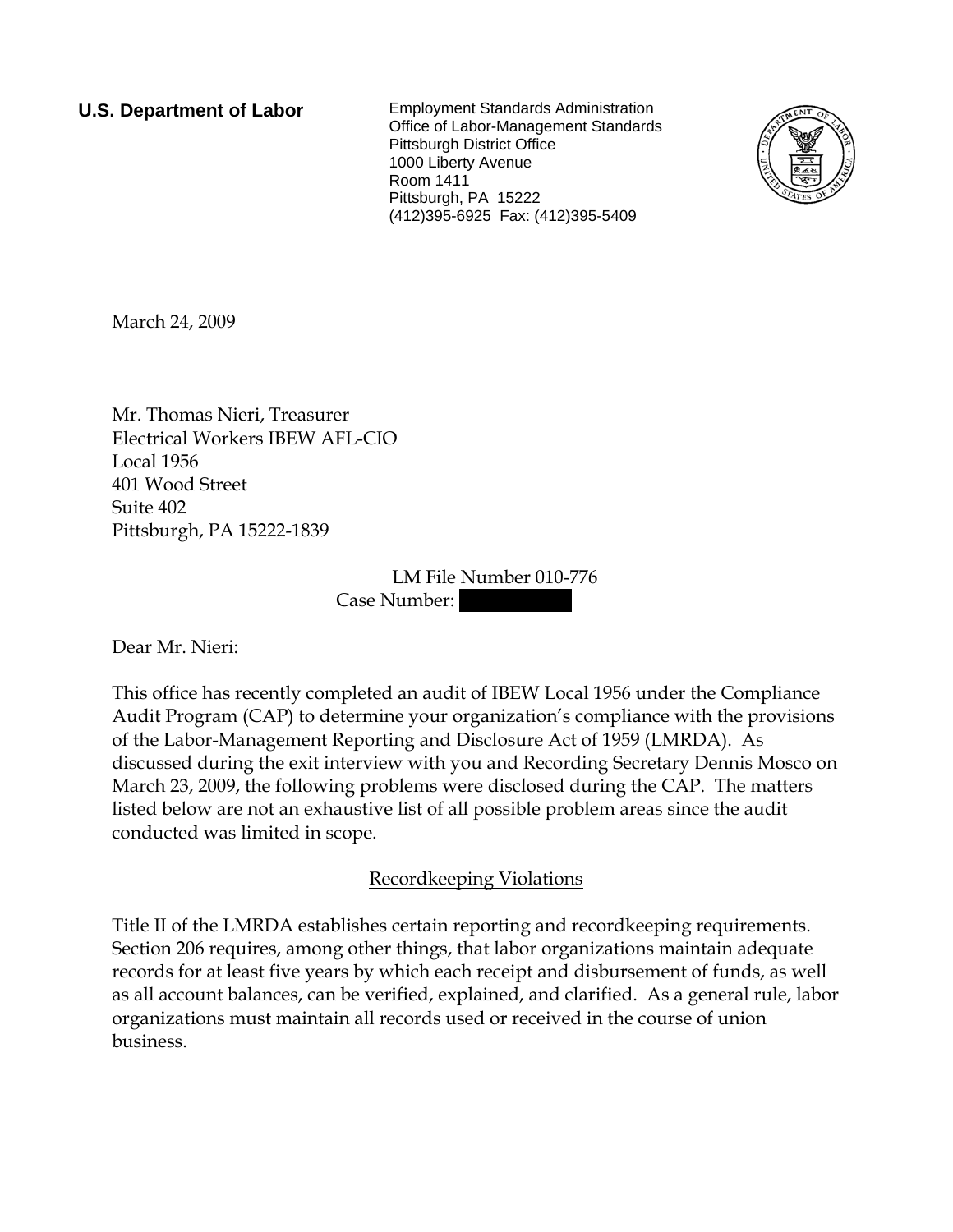Mr. Thomas Nieri March 24, 2009 Page 2 of 4

For disbursements, this includes not only original bills, invoices, receipts, vouchers, and applicable resolutions, but also documentation showing the nature of the union business requiring the disbursement, the goods or services received, and the identity of the recipient(s) of the goods or services. In most instances, this documentation requirement can be satisfied with a sufficiently descriptive expense receipt or invoice. If an expense receipt is not sufficiently descriptive, a union officer or employee should write a note on it providing the additional information. For money it receives, the labor organization must keep at least one record showing the date, amount, purpose, and source of that money. The labor organization must also retain bank records for all accounts.

The audit of Local 1956's 2008 records revealed the following recordkeeping violations:

1. General Reimbursed Expenses

Local 1956 did not retain adequate documentation for reimbursed expenses incurred by Recording Secretary Dennis Mosco totaling at least \$9. For example, Recording Secretary Mosco was reimbursed for the purchase of a retirement card and postage, but failed to maintain the receipts.

As previously noted above, labor organizations must retain original receipts, bills, and vouchers for all disbursements. The president and treasurer (or corresponding principal officers) of your union, who are required to sign your union's LM report, are responsible for properly maintaining union records.

2. Failure to Record Receipts

Local 1956 did not record in its receipts records an employer dues checkoff check and interest received totaling at least \$1,933. For example, a direct deposit dues payment, totaling \$1,932.61, received on June 12, 2008, was not recorded on Local 1956's books. Union receipts records must include an adequate identification of all money the union receives. The records should show the date and amount received, and the source of the money.

Based on your assurance that Local 1956 will retain adequate documentation in the future, OLMS will take no further enforcement action at this time regarding the above violations.